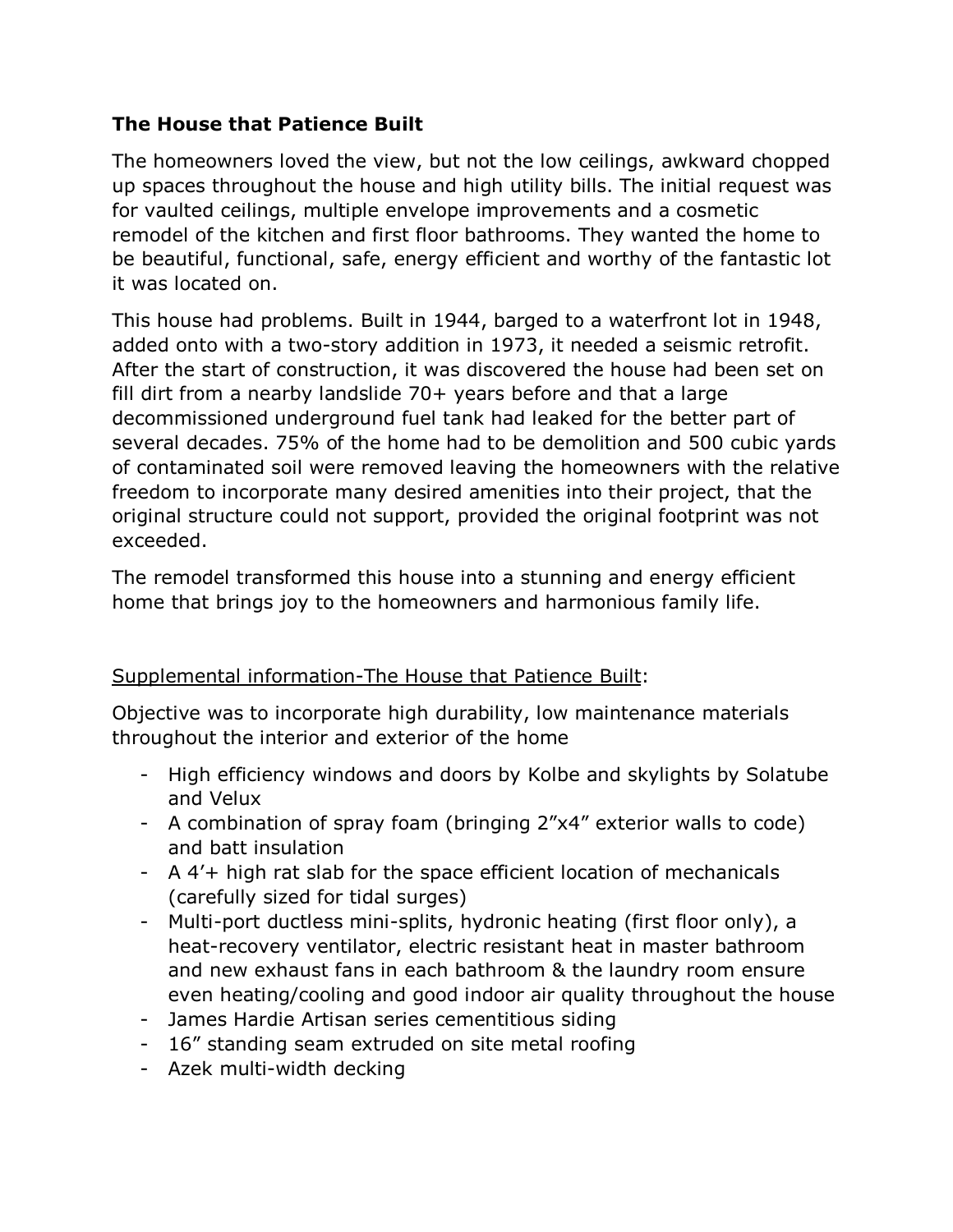- All cast iron and lead plumbing pipes were replaced; all new kitchen, laundry and bathroom fixtures were incorporated
- The entire house was rewired, and electrical panels were replaced to accommodate an improved lighting scheme, generator, alarm system, automated window blinds and more
- All new sheet rock with kerfed jambs on all doors and windows
- All new flooring throughout
- All new interior doors
- New Miele kitchen appliances
- New Pental quartz countertops throughout
- New Mendota fireplace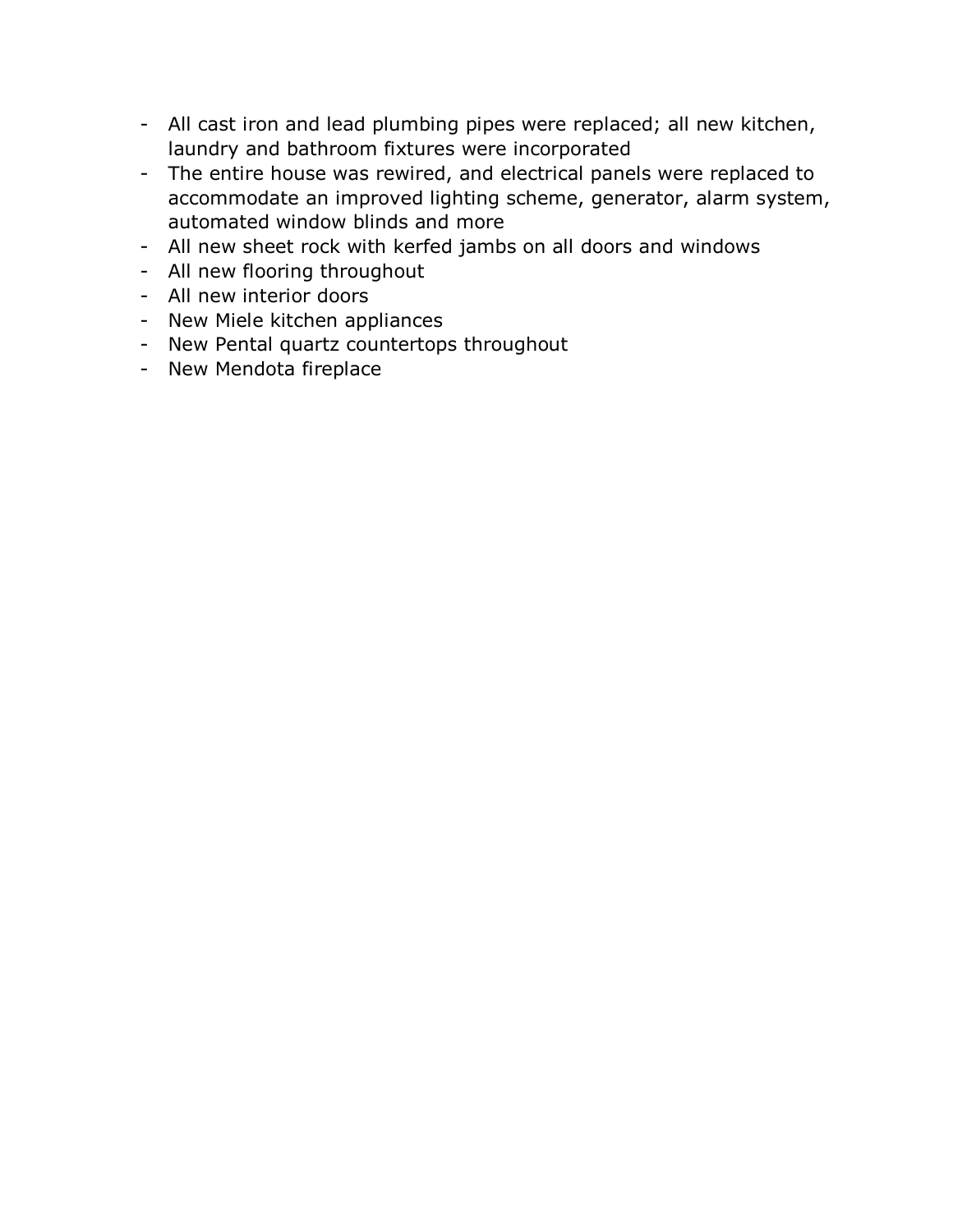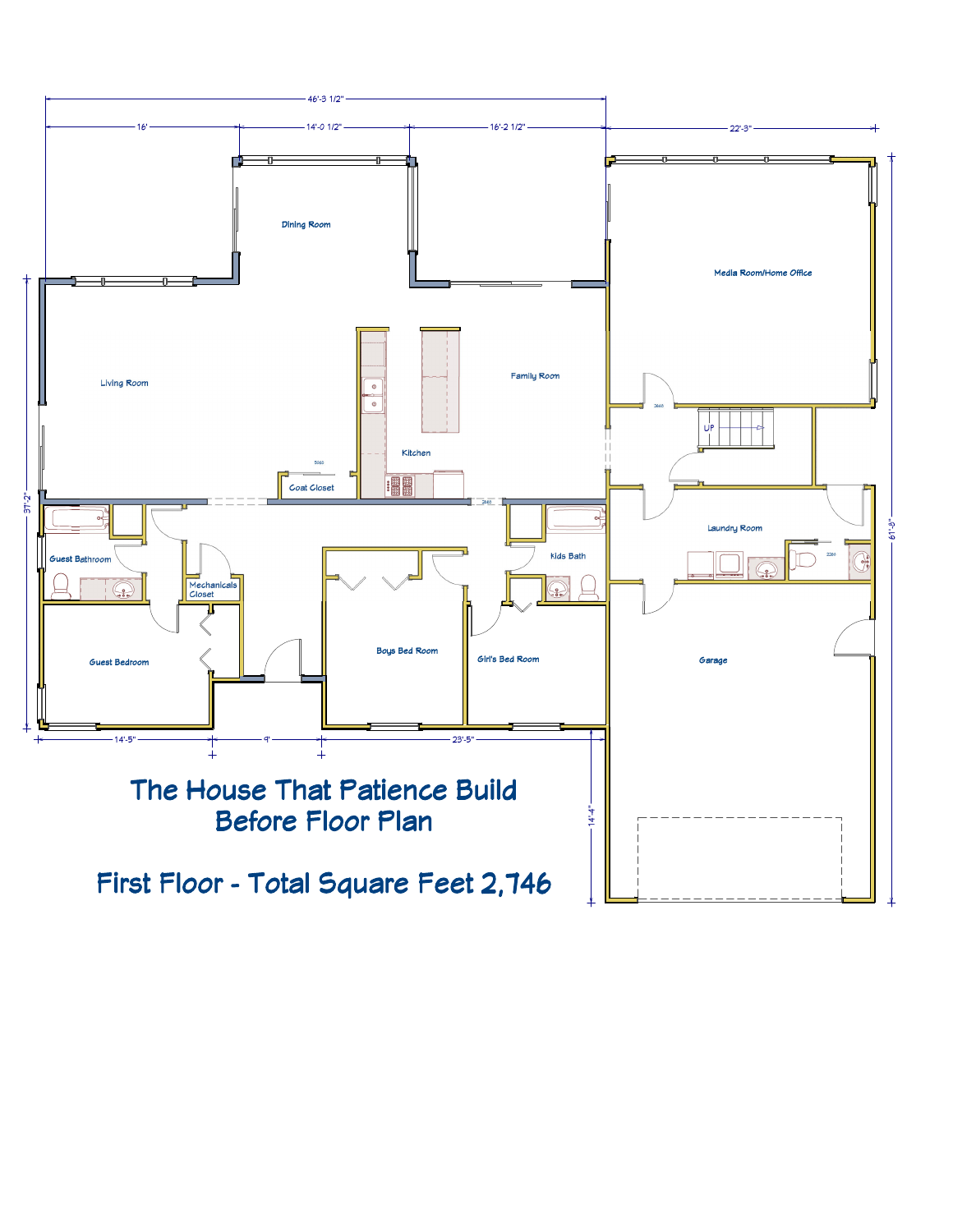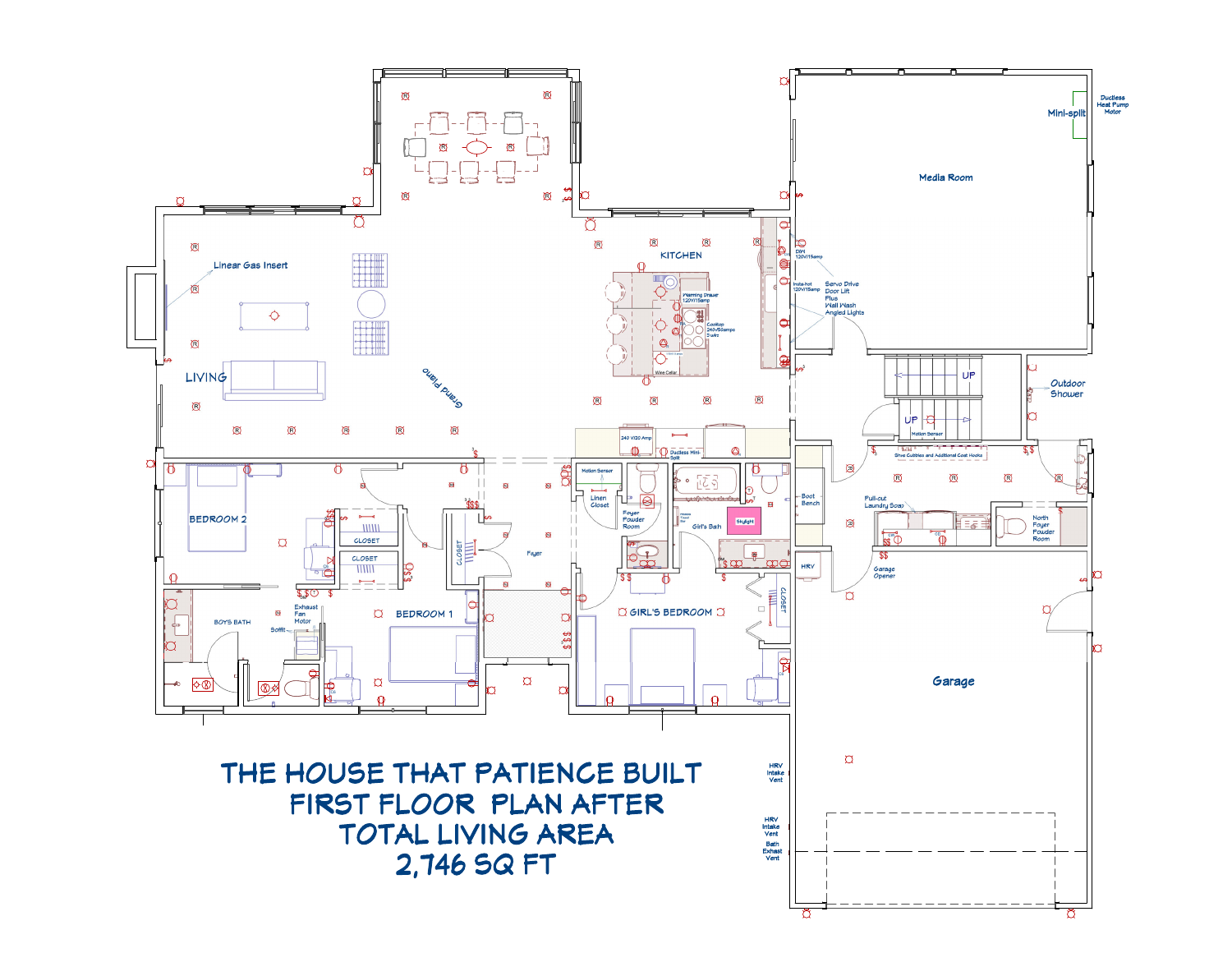